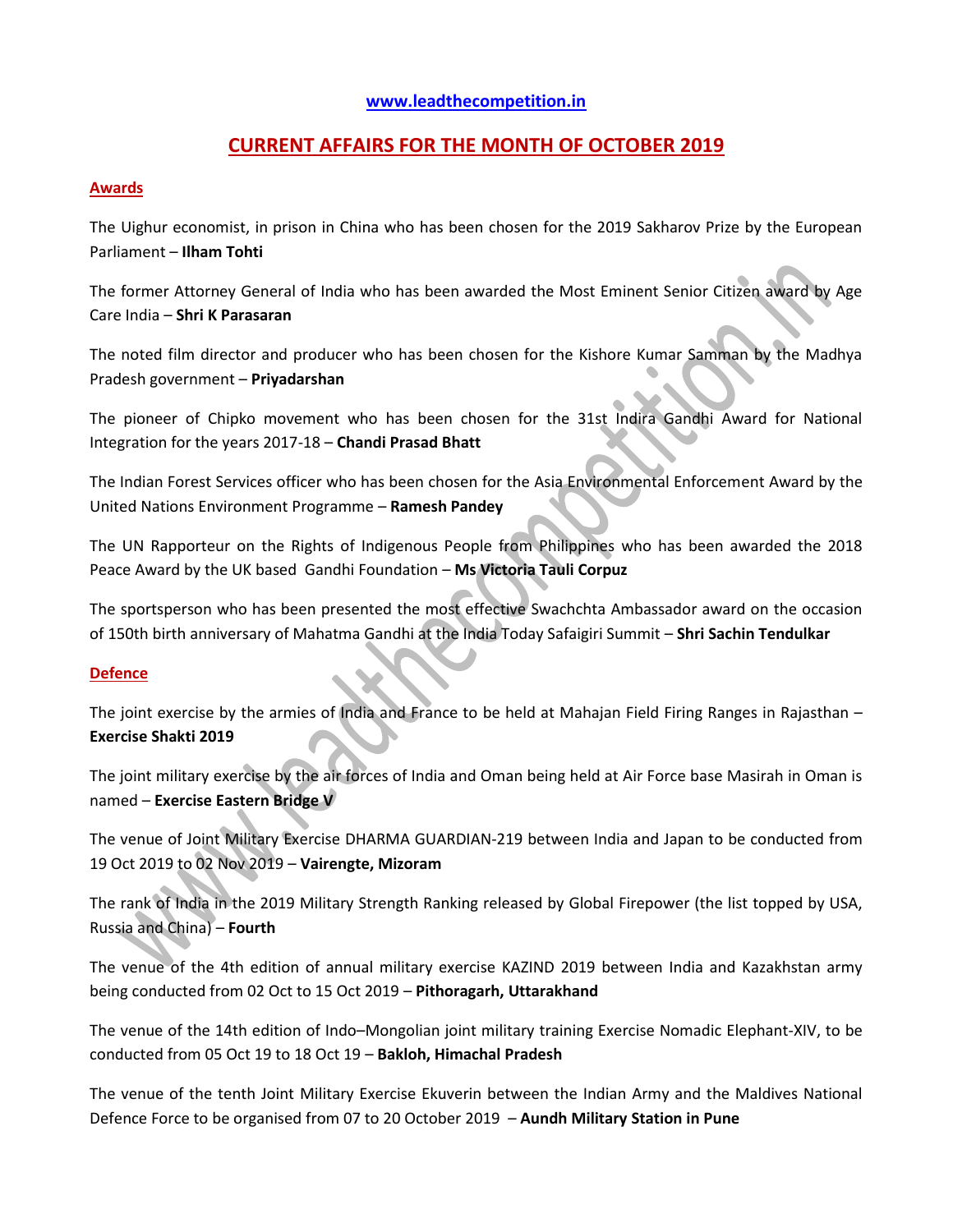#### **Persons**

The world's oldest yoga teacher who passed away at the age of 99 years on 26 Oct 2019 – **Nanammal**

The 1987 batch IAS officer who has been appointed the CEO of Unique Identification Authority of India – **Shri Pankaj Kumar**

#### **Places**

The city of Uttar Pradesh which has been designated as the most polluted in India by the Central Pollution Control Board – **Varanasi**

The venue of the 18th Non-Aligned Movement summit being held from 25 to 26 October 2019, India being represented by the Vice-President Shri Venkaiah Naidu – **Baku**, **Azerbaijan**

The place at which the world's oldest natural pearl (radio carbon dated to 5800 to 5600 BCE) was discovered by archaeologists – **Marwah Island, Abu Dhabi**

### **Sports**

The team which has won the Vijay Hazare Trophy 2019-20 defeating Tamil Nadu in the finals in Bengaluru – **Karnataka**

The Indian cricketers who have been awarded the Wisden India Almanack Cricketer of the Year Award 2019 – **Jasprit Bumrah and Smriti Mandhana**

The Argentine footballer who has awarded the European Golden Shoe award for the sixth time – **Lionel Messi**

The Mumbai cricketer who has become the youngest in the world (aged 17 years 192 days) to score a double hundred in one-day cricket while playing against Jharkhand – **Yashasvi Jaiswal**

The former cricketer and captain of Indian team who has been chosen to be the new President of BCCI – **Saurav Ganguly**

The Indian badminton player who has won the Dutch Open men's singles title (his first BWF World Tour title) – **Lakshya Sen**

The former South African cricketer who has been granted permanent membership of the Marylebone Cricket Club, London – **Graeme Smith**

# **Miscellaneous**

The Indian nuclear power plant (under Nuclear Power Corporation of India Ltd) at which computer systems were affected by a malware – **Kundankulam**

The aptitude test developed by CBSE and NCERT for senior school students to enable the stakeholders know the aptitude of students of classes 9 and 10 is named – **TAMANNA**

The two PSUs which have been conferred the Maharatna status by the Govt of India – **HPCL and Power Grid Corp**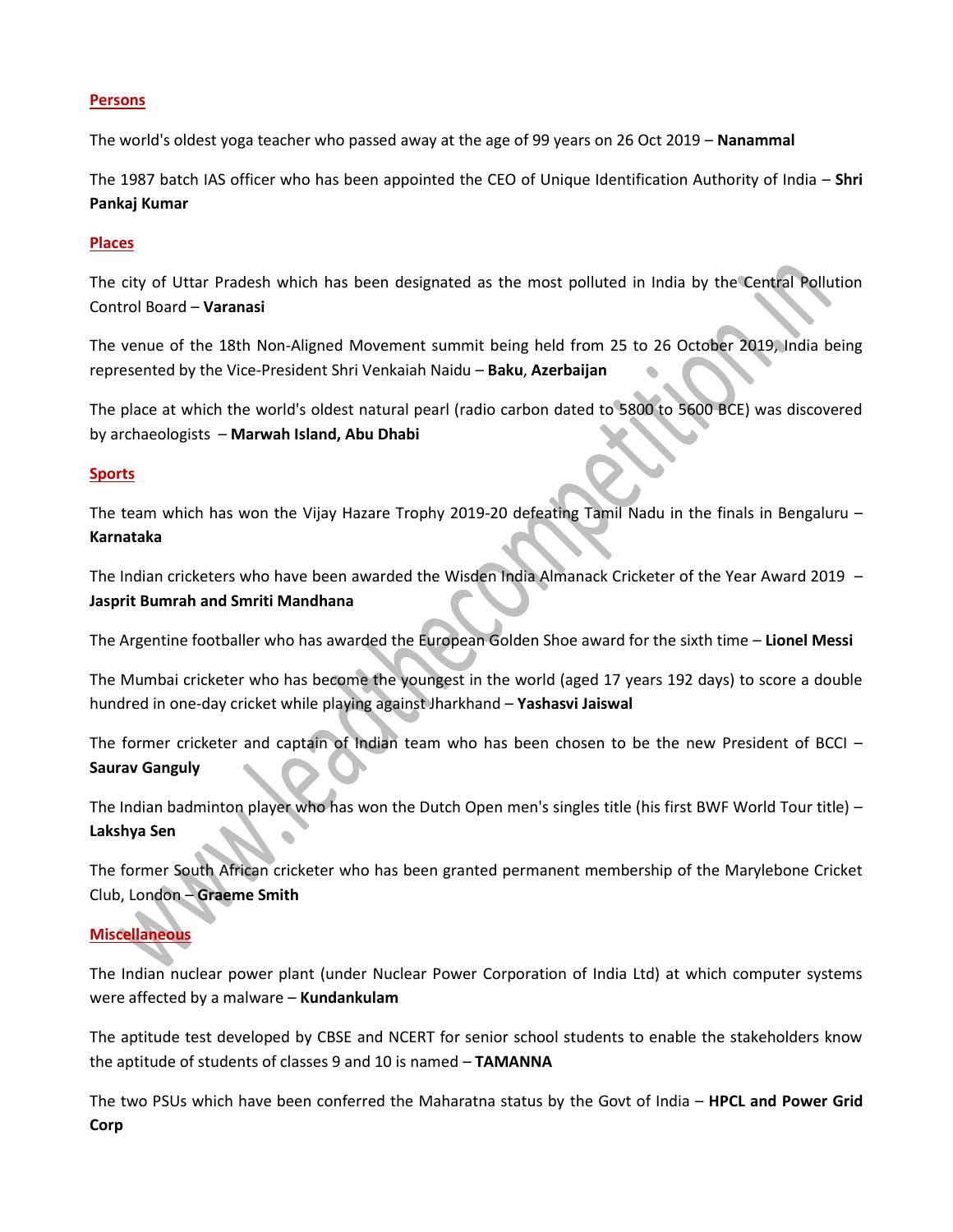The theme of Vigilance Awareness Week observed from 28 Oct to 02 Nov 2019 by Central Vigilance Commissions – **Integrity - A way of life**

The satellite launched by NASA from an aeroplane to explore the mysterious, dynamic region where air meets space is named – **ICON (Ionospheric Connection)**

The tropical cyclone which hit the Kantō region of Japan causing substantial loss of lives and property was named – **Typhoon Hagibis**

India's first private train which was flagged off by UP CM Yogi Adityanath is scheduled to run between the stations – **Lucknow - New Delhi**

The company which has been chosen for the UN Global Climate Action Award for Carbon Neutral Now category – **Infosys Ltd**

### **New Governors**

Goa - Satya Pal Malik

Jammu and Kashmir - Girish Chander Murmu (Lt Governor)

Ladakh - Radha Krishna Mathur (Lt Governor)

### **Nobel Prizes 2019**

| #  | <b>Field</b>    | <b>Winners</b>            | <b>Contribution</b>                                    |
|----|-----------------|---------------------------|--------------------------------------------------------|
| 1. | Medicine        | 1. William G. Kaelin Jr   | for their discoveries of how cells sense and adapt to  |
|    |                 | 2. Sir Peter J. Ratcliffe | oxygen availability.                                   |
|    |                 | 3. Gregg L. Semenza       |                                                        |
| 2. | Chemistry       | 1. John B. Goodenough     | for the development of lithium-ion batteries.          |
|    |                 | 2. M Stanley Whittingham  |                                                        |
|    |                 | 3. Akira Yoshino          |                                                        |
| 3. | Physics         | 1. James Peebles          | for theoretical discoveries in physical cosmology.     |
|    |                 | 2. Michel Mayor           | for discovery of an exoplanet orbiting a solar type    |
|    |                 | 3. Didier Queloz          | star                                                   |
| 4. | Peace           | 1. Abiy Ahmed Ali         | for his efforts to achieve peace and international     |
|    |                 | (PM of Ethiopia)          | cooperation, and in particular for his decisive        |
|    |                 |                           | initiative to resolve the border conflict with         |
|    |                 |                           | neighbouring Eritrea.                                  |
| 5. | Economic        | 1. Abhijit Banerjee       | for their experimental approach to alleviating global  |
|    | <b>Sciences</b> | 2. Esther Duflo           | poverty.                                               |
|    |                 | 3. Michael Kremer         |                                                        |
| 6. | Literature      | 1. Peter Handke           | for an influential work that with linguistic ingenuity |
|    | 2019            |                           | has explored the periphery and the specificity of      |
|    |                 |                           | human experience                                       |
| 7. | Literature      | 1. Olga Tokarczuk         | for a narrative imagination that with encyclopedic     |
|    | 2018            |                           | passion represents the crossing of boundaries as a     |
|    |                 |                           | form of life                                           |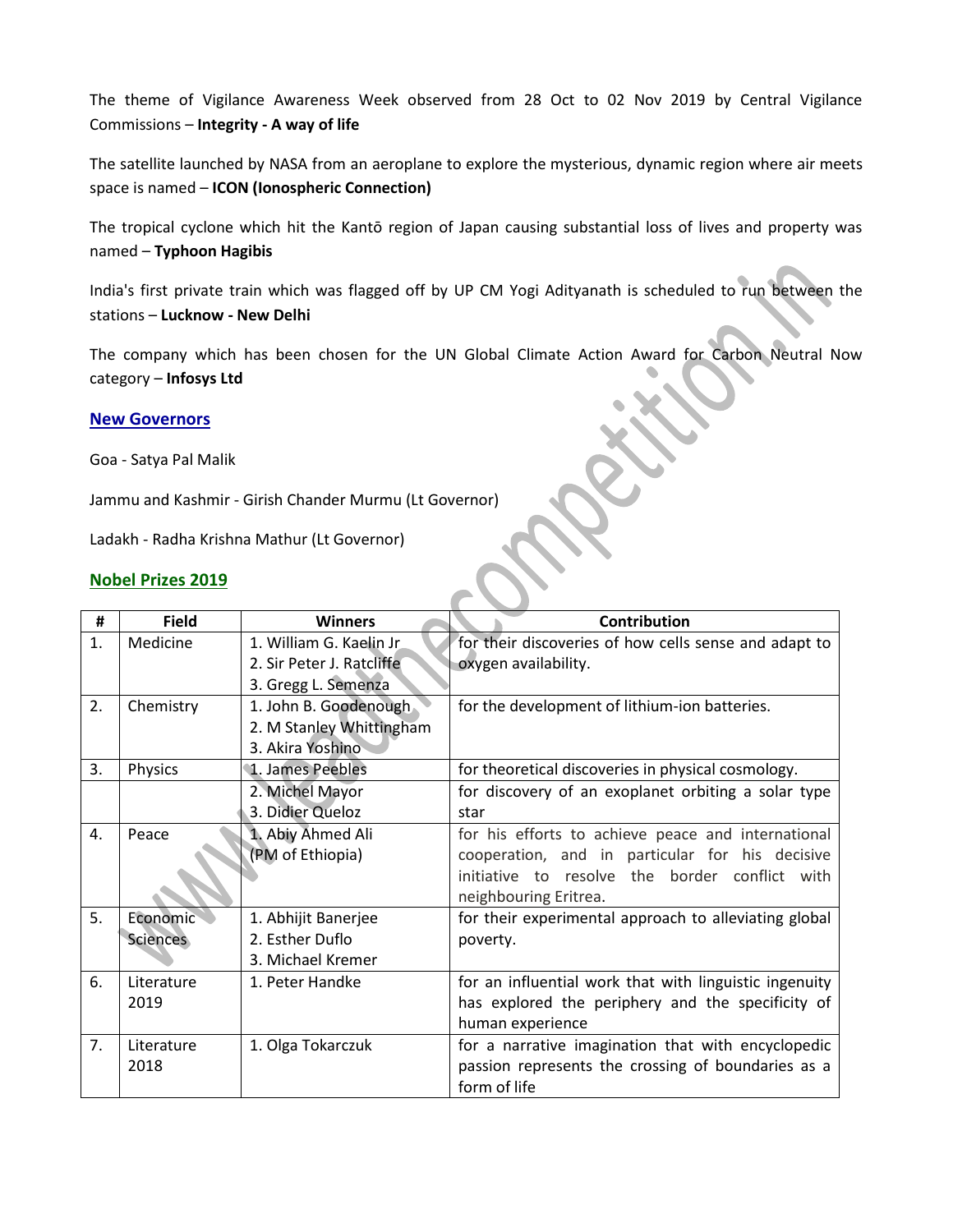# **India Innovation Index 2019**

Released by NITI Aayog and Institute for Competitiveness

| # | <b>Major States</b> | <b>NE &amp; Hill States</b> | <b>UTs</b> |
|---|---------------------|-----------------------------|------------|
|   | Karnataka           | Sikkim                      | Delhi      |
|   | Tamil Nadu          | Himachal Pradesh            | Chandigarh |
|   | Maharashtra         | Uttarakhand                 | Goa        |

# **IAAF World Athletics Championships 2019**

From 27 Sep 2019 to 06 Oct 2019

Venue: Doha, Qatar

Stadium: Khalifa International Stadium

No of participating countries: 209

#### **Medals Tally**

| #  | Country    | Gold | <b>Silver</b> | <b>Bronze</b> | <b>Total</b> |
|----|------------|------|---------------|---------------|--------------|
|    | <b>USA</b> | 14   | 11            |               | 29           |
| 2. | Kenya      |      |               |               |              |
| 3. | Jamaica    |      |               |               |              |
| 4. | China      |      |               |               |              |
| 5. | Ethiopia   |      |               |               | 8            |
|    |            |      |               |               |              |

Winner of men's 100m dash: **Christian Coleman (USA)** 9.76 seconds

Winner of women's 100m dash: **Shelly-Ann Fraser-Price (Jamaica)** 10.71 seconds

# **Important Days of October**

| <b>International Day of Older Persons: 01 October</b> |
|-------------------------------------------------------|
| Designated by: United Nations General Assembly        |
| First Observed in: 1991                               |
| Theme: The Journey to Age Equality                    |
| <b>International Day of Non-Violence: 02 October</b>  |
| Designated by: United Nations General Assembly        |
| First Observed in: 2007                               |
| <b>World Teacher's Day: 05 October</b>                |
| Established by: UNESCO                                |
| Theme: Young Teachers: The Future of the Profession   |
| First Observed in: 1994                               |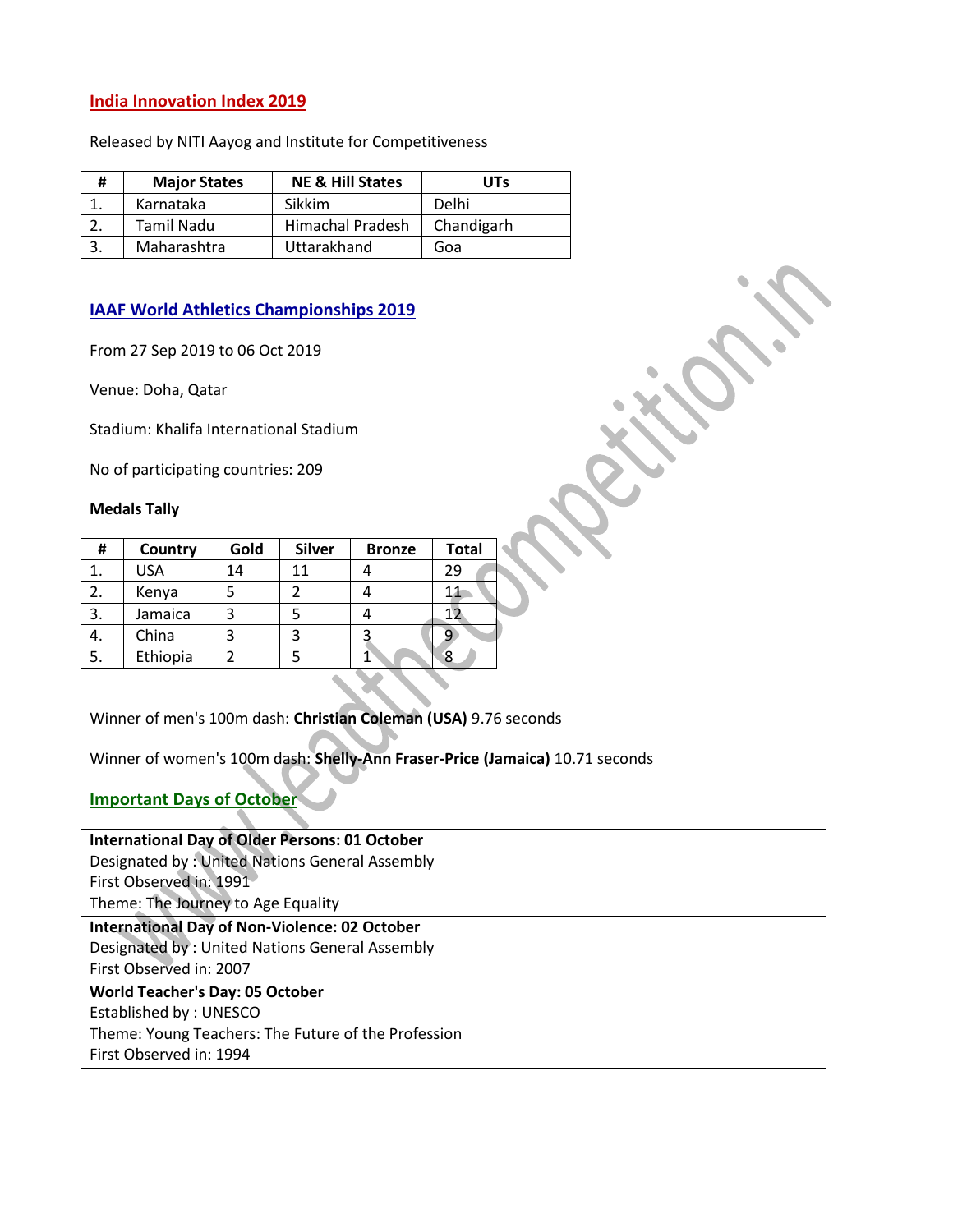| World Habitat Day: 1st Monday of October (07 October)                                                    |
|----------------------------------------------------------------------------------------------------------|
| Designated by: United Nations General Assembly                                                           |
| First observed: 1986                                                                                     |
| Theme: Frontier Technologies as an innovative tool to transform waste to wealth                          |
| <b>World Post Day: 09 October</b>                                                                        |
| Designated by: Universal Postal Union                                                                    |
| First Observed in: 1969                                                                                  |
| World Mental Health Day: 10 October                                                                      |
| Designated by: World Health Organisation                                                                 |
| Theme: Mental Health Promotion and Suicide Prevention                                                    |
| First Observed in: 1992                                                                                  |
| International Day of the Girl Child: 11 October                                                          |
| Designated by: United Nations General Assembly                                                           |
| Theme: GirlForce: Unscripted and Unstoppable                                                             |
| First Observed in: 2012                                                                                  |
| World Sight Day: 10 October (2nd Thursday of October)                                                    |
| Designated by: International Agency for the Prevention of Blindness                                      |
| Theme: Vision First                                                                                      |
| First Observed in: 2000                                                                                  |
| <b>International Day of Disaster Reduction: 13 October</b>                                               |
| Designated by: United Nations General Assembly                                                           |
| Theme: Reducing Disaster Damage to Critical Infrastructure and Disruption of Basic Services              |
| First Observed in: 2010                                                                                  |
| <b>International Day of Rural Women: 15 October</b>                                                      |
| Designated by: United Nations General Assembly                                                           |
|                                                                                                          |
| Theme: Rural Women and Girls Building Climate Resilience<br>First Observed in: 2008                      |
|                                                                                                          |
| <b>World Food Day: 16 October</b>                                                                        |
| Designated by: Food and Agricultural Organisation                                                        |
| Theme: Our actions are our future - Healthy Diets for a #ZeroHunger World.                               |
| First Observed in: 1980                                                                                  |
| <b>International Day for Eradication of Poverty: 17 October</b>                                          |
| Designated by: United Nations General Assembly                                                           |
| Theme: Acting together to empower children, their families and communities to end poverty                |
| First Observed in: 1993                                                                                  |
| <b>World Development Information Day: 24 October</b>                                                     |
| Designated by: United Nations General Assembly                                                           |
| First Observed in: 1972                                                                                  |
| <b>United Nations Day: 24 October</b>                                                                    |
| The day marks the coming into effect of the UN Charter (the founding document of UNO) in 1945.           |
| UN Day Concert in the General Assembly Hall, featuring Qatar Philharmonic Orchestra with the             |
| participation of Dana Al Fardan, Hala Al-Emadi and Aisha. The theme of this year's concert was "Building |
| Prosperity for All through Culture, Education, Gender Equality, Sports and Sustainability".              |
| World Day for Audiovisual Heritage: 27 October                                                           |
| Designated by: UNESCO                                                                                    |
| Theme: Engage the Past through Sound and Images                                                          |
| First Observed in: 2005                                                                                  |
|                                                                                                          |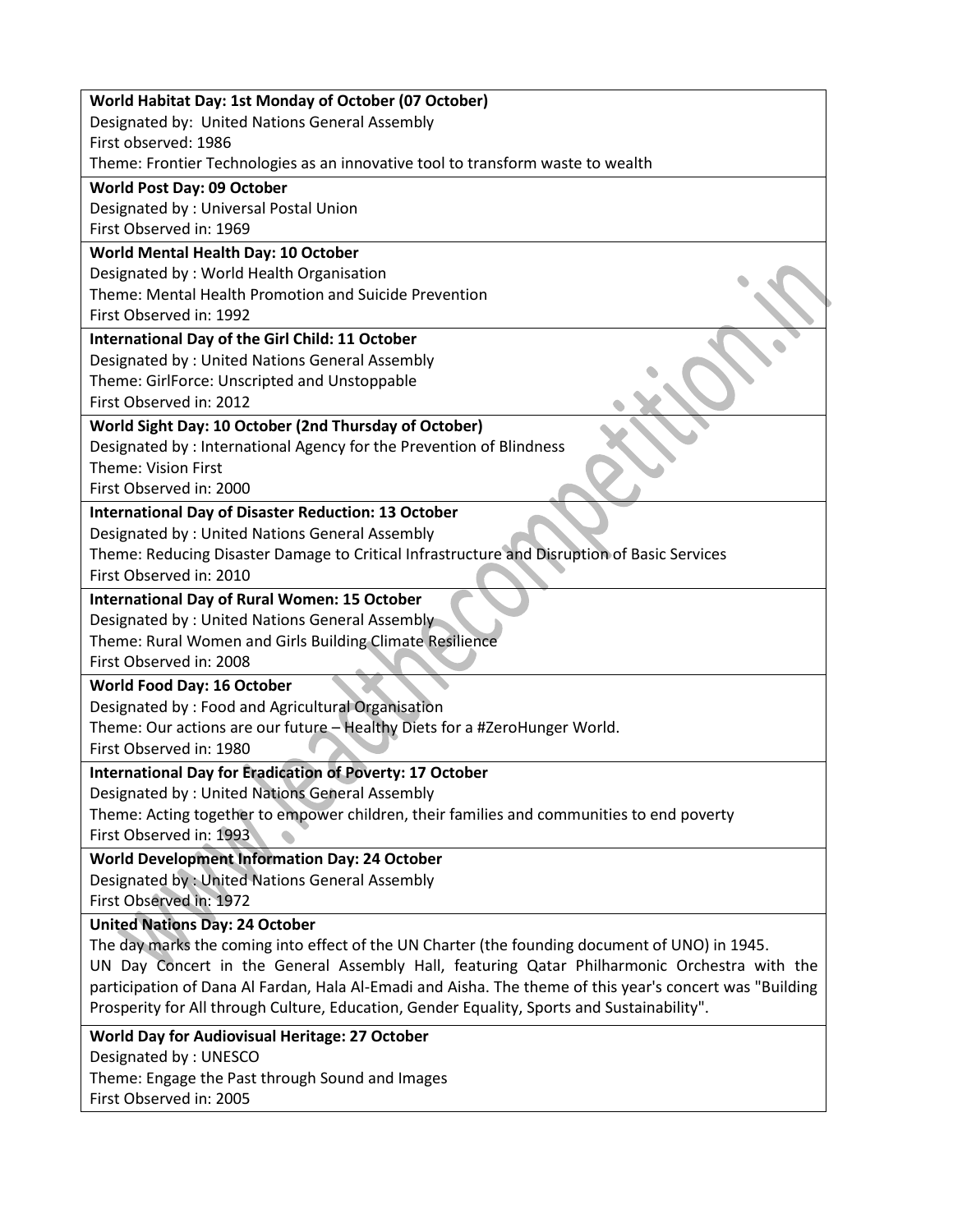**World Cities Day: 31 October** Designated by : UN General Assembly Theme: Changing the world: innovations and better life for future generations First Observed in: 2014

## **Global Health Security Index 2019**

Released by Nuclear Threat Initiative and John Hopkins Bloomberg School of Public Health

| #  | Country              | #   | Country       |
|----|----------------------|-----|---------------|
| 1. | <b>United States</b> | 51  | China         |
| 2. | United Kingdom       | 57  | India         |
| 3. | Netherlands          | 85  | <b>Bhutan</b> |
| 4. | Canada               | 111 | Nepal         |
| 5. | Australia            | 105 | Pakistan      |

### **Doing Business Rankings 2020**

Released by: World Bank

| #  | Country       | #   | Country       |
|----|---------------|-----|---------------|
| 1. | New Zealand   | 31  | China         |
| 2. | Singapore     | 63  | India         |
| 3. | Hong Kong SAR | 89  | <b>Bhutan</b> |
| 4. | Denmark       | 94  | Nepal         |
| 5. | South Korea   | 108 | Pakistan      |
|    |               |     |               |

NOTE: India has moved 14 places upwards from its rankings in 2019

# **2019 Booker Prize**

Joint winners

1. **Margaret Atwood (Canada)** for The Testaments

2. **Bernardine Avaristo (UK)** for Girl, Woman, Other

NOTE: Margaret Atwood has earlier won the Booker in 2000 for The Blind Assassin and Bernardine Avaristo is the first black woman to be awarded the Booker

### **Global Competitiveness Index 2019**

Released by: World Economic Forum

| Country                         | #  | Country |
|---------------------------------|----|---------|
| Singapore                       |    | China   |
| <b>United States of America</b> | 68 | India   |